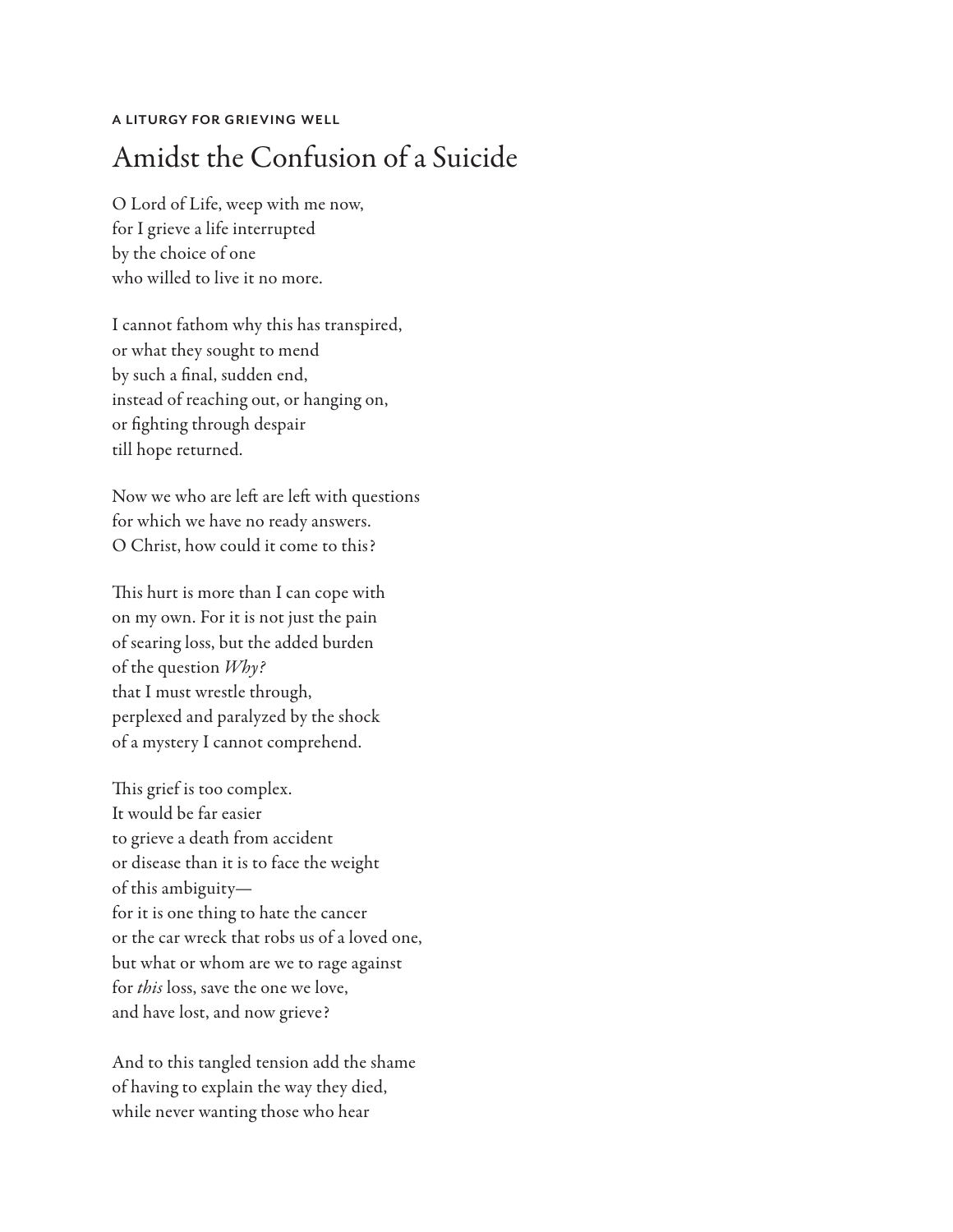to pass judgment on one whose depth of pain they did not know; whose last despairing choice might have been made as one who leaps from a burning tower to avoid the flames and who might, even a moment too late, have regretted or repented of that mistake.

O God, I will forever hate the choice they made. But I will forever love them the same as I did in life, even in those moments when what I feel most is an anguished rage at their choice.

Because they were so much more than one tragic act. If only I could turn the clock hands back.

**IF THE PETITIONER STRUGGLES WITH A SENSE OF GUILT OR PERSONAL RESPONSIBILITY, ADD THE FOLLOWING:**

I feel as if it were my fault somehow, as if I were the one who failed. I can't escape the sting of regret for hurts I can't unmake and words I can't unsay—a swarming litany of self-blame—for I cannot shake the thought that they would not have carried through, but for some consequence of what I did or did not do.

After all, if I had noticed more, listened more, loved better, wouldn't the one I love still be here? Is their absence itself not ample evidence of my own omissions and sins? O God, what I would not give to live those hours again, and live them differently.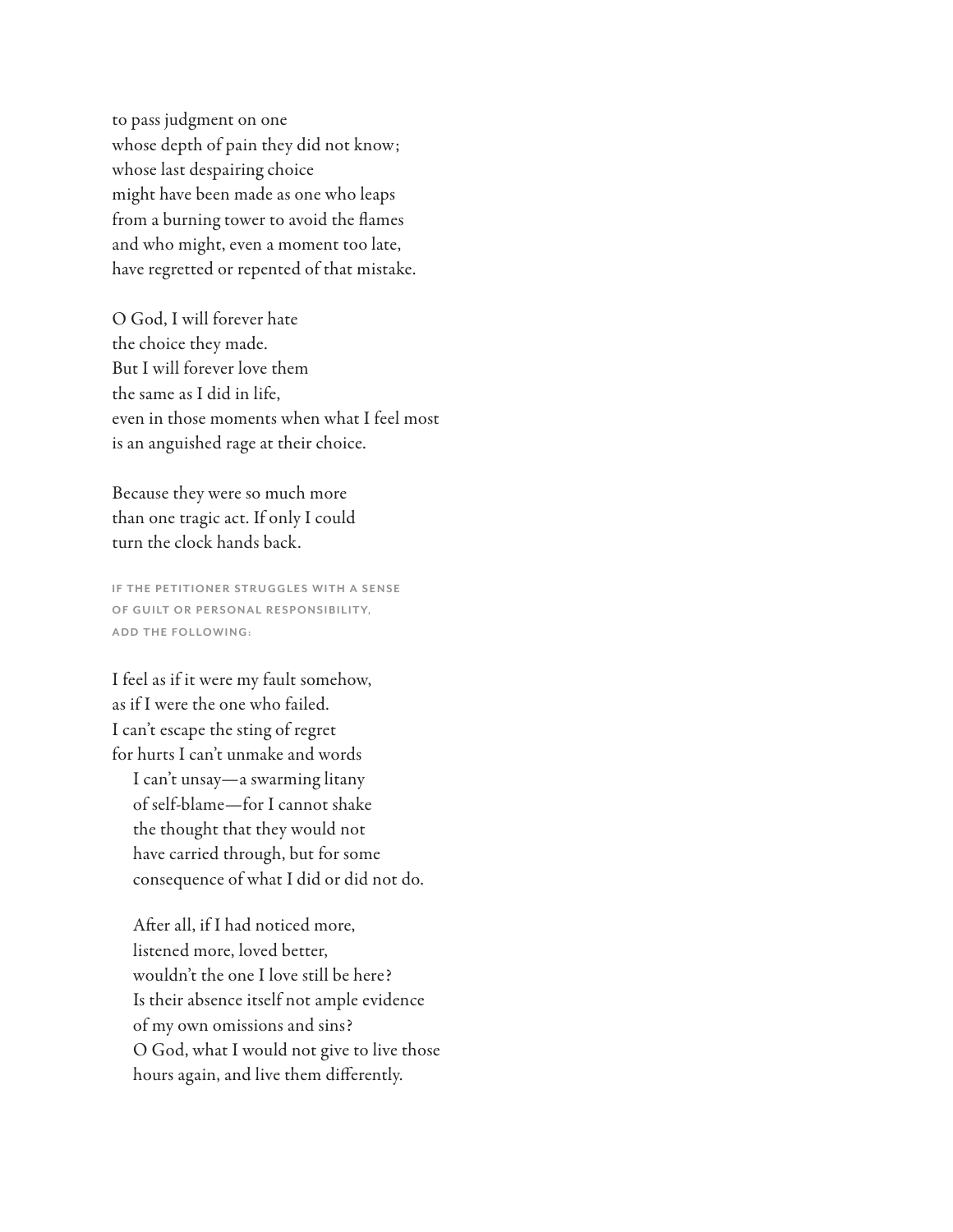And so I am left with a tangled weave of love and pain and shame and anger and confusion and guilt and defensiveness and regret; an impossible knot I could spend fruitless ages trying to unravel, as if I could sift the past and find what I was blind to, or find some thing deserving of my anger, or even spy some thread of light that runs through this shadowed fog, illuminating a deeper, mysterious, hidden purpose in this seemingly senseless loss. But none of this brings any comfort. The tension in my chest does not resolve. And seeking somewhere I can lay the blame leaves me ever on the verge of lashing out at everyone and everything. There is no simple answer that will ever satisfy.

Because beneath this desperate search for an answer, all I really want is to see and hold the one I love; to have them here restored again to life. And that one outcome I most desire is the one I am most utterly denied.

So if there is any peace to find, it must come from somewhere other than these fruitless revolutions of my mind. It must come from you, O Christ.

A SEASON OF SILENCE IS KEPT, AS THE PETITIONER **MEDITATES ON THIS CONFESSION:** 

If there is any peace to find, it must come from you, O Christ.

O Most Wounded God, bear these my wounds as well, and be at work within them.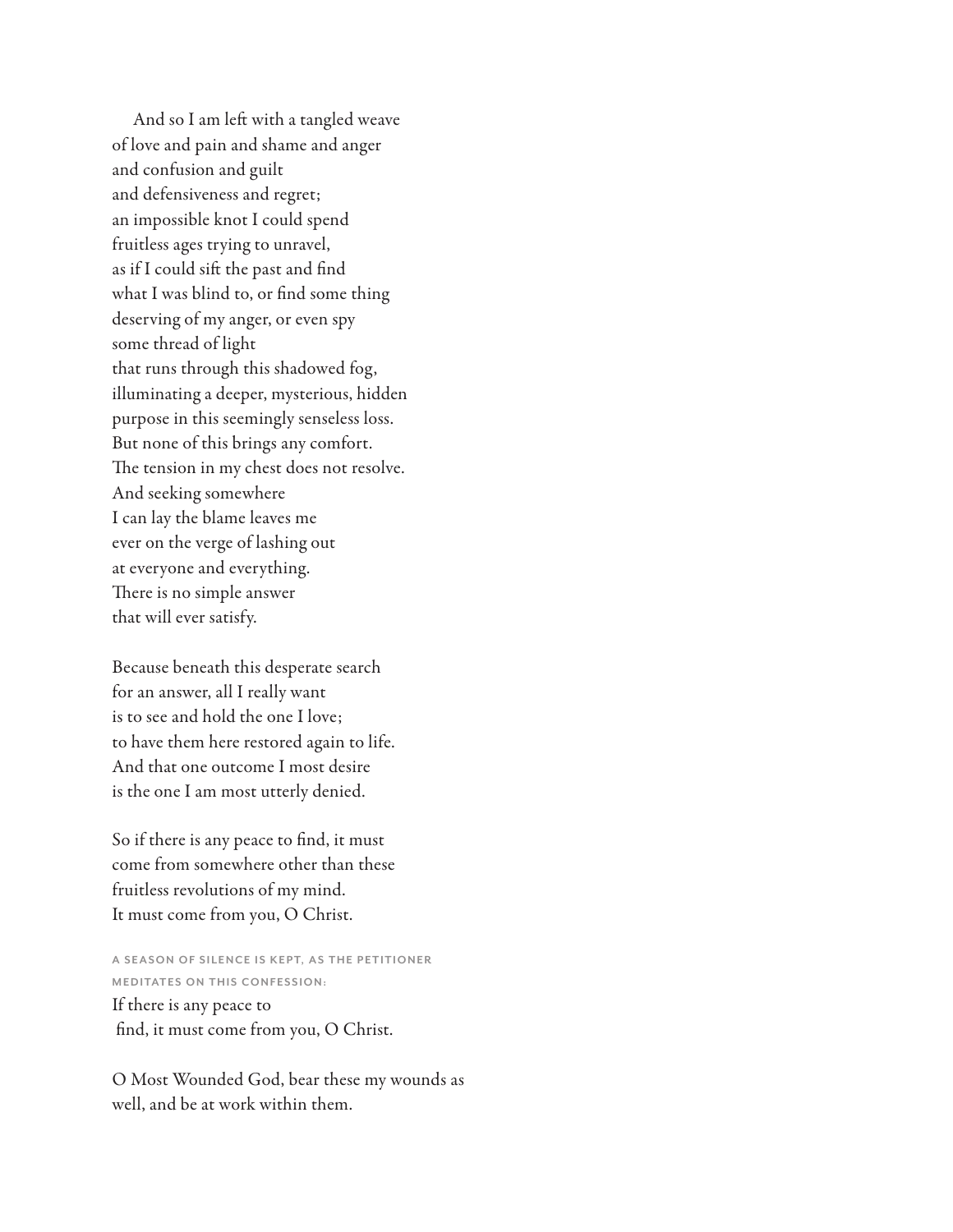Take the shattered shards and raw materials of my grief, and fashion them into a mosaic of weeping grace; a pattern worked of pain but also comfort in the pain. Comfort your people, O Christ! Teach us what it means to grieve well amidst this confusion. Teach us how to love despite this anguish. By your Spirit, be at work within our minds and hearts, enabling us to forgive and to forgive and to forgive, both today and in the days and years to come to forgive the one who chose to leave us, and to forgive ourselves, and to forgive one another for any failings we perceive, and in that slow release, like the unclenching of a fist, to find that our hope fixed in you—is anchored deeper and stronger than any present heartache.

For you, O Lord, from the foundation of the world, loved this one more deeply and perfectly than we ever will. You created them to reflect your glory, and though that visage is marred in each of us by sin, yet did we catch glimpses of Your beauty there, in them.

In the mysteries of your sovereignty you allowed them freedom to make a harmful, significant, and irreversible choice, just as you grant each of us agency to choose that which might harm ourselves or others.

And yet, that choice does not negate your great grace, for your grace was ever offered.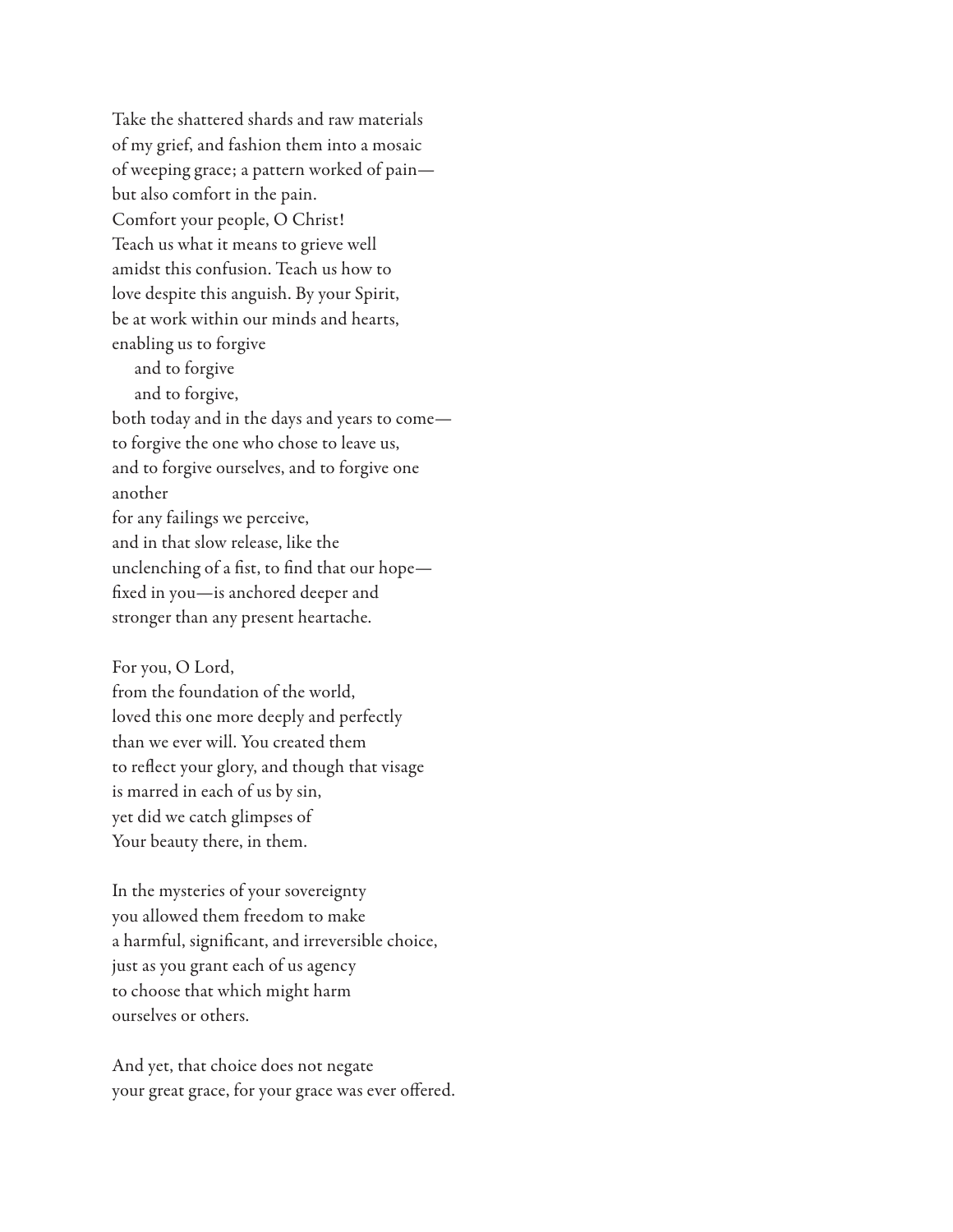And your grief, O Christ, at this willful cutting off of life, at this giving in to pain and despair, is greater than our own—for you alone have carried the full weight of it, and know the shape and the cry of the heart of the one who chose such a barren path. And so we plead and intercede, asking that your mercies eternally cover their sins, and our own as well.

Remind us, O Christ, both now and in the days to come, that even a tragic end does not upend the good that came before it. This solitary act of pain was but a single line in the story of a lifetime. Our love and friendship were real. And the hope and the joy and the laughter and delight inscribed on those earlier pages remain forever in the larger story, as gloriously true as they ever were.

Let us not forget then, in our present grief, the fixed history of the many graces so long manifest in, and through, and to the one whose loss we grieve. Let us over time reawaken to the tender memories of more and more of those good, bright things, for such joys are of greater collected weight than the one choice made in a moment when the soul was overwhelmed; and at the redemption of all things, those memories, for which we are so thankful, will surely prove more eternal than all our present tears.

Now into our grief, speak grace, O Father. Into our chaos, speak comfort, O Christ. Into our pain, speak peace, O Spirit.